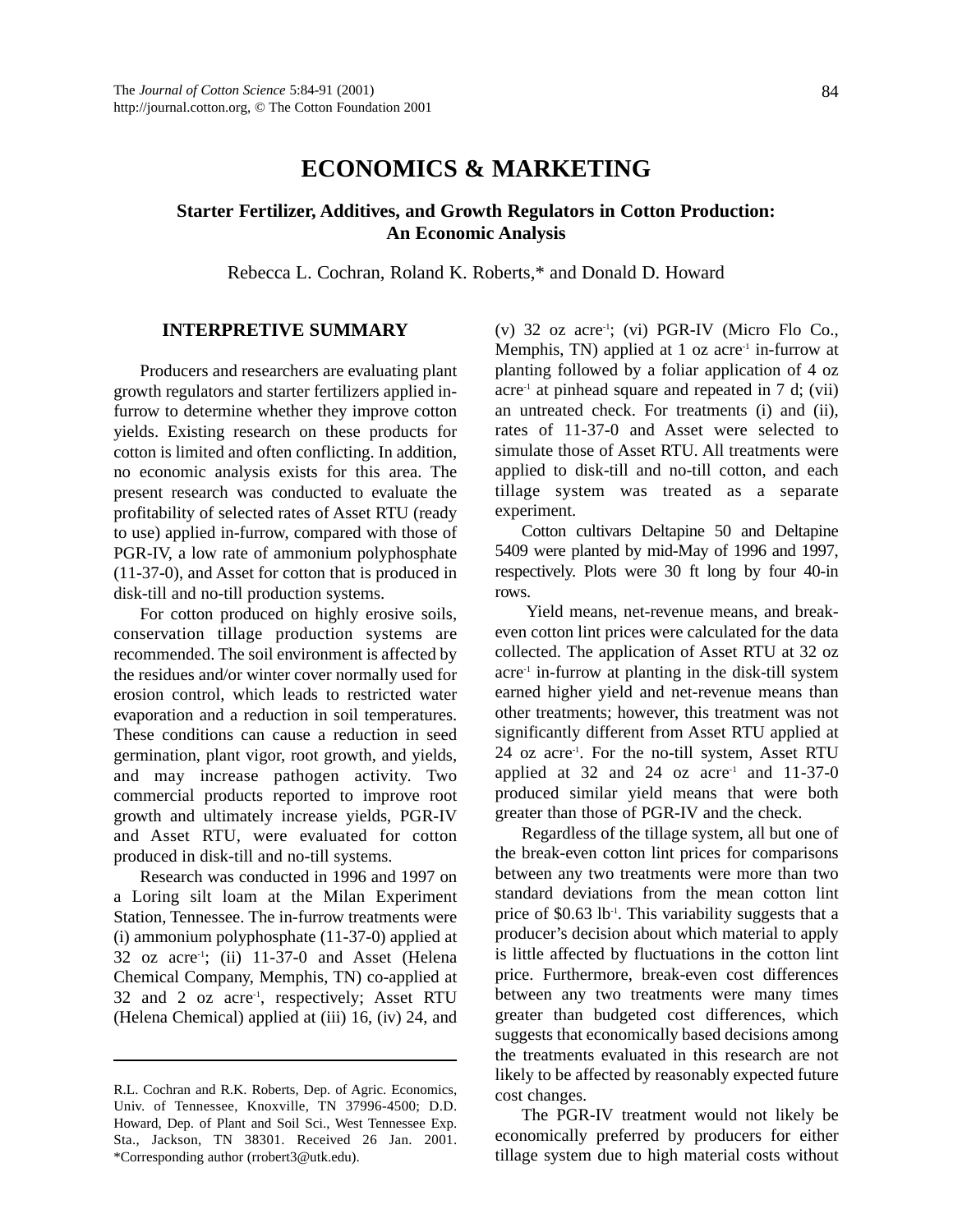adequate increases in yields and net-revenues. Break-even cotton lint prices more than two standard deviations from the mean price and large break-even cost differences with other treatments suggest that PGR-IV likely will not become an economically viable choice for cotton producers. These results will help cotton producers make decisions about starter fertilizers, fertilizer additives, and plant growth regulators for their tillage systems.

#### **ABSTRACT**

**Data from field research conducted in 1996 and 1997 on a Loring silt loam (fine-silty, mixed, active, thermic, Oxyaquic Fragiudalf) were used for economic evaluation of plant growth regulators and fertilizer additives in cotton (***Gossypium hirsutum* **L.) production. Disk-till and no-till treatments applied in-furrow at planting included ammonium polyphosphate (11-16-0) applied at 2.33 L ha-1; 11- 16-0 + Asset applied at 2.33 and 0.15 L ha-1, respectively; Asset RTU applied at 1.17, 1.75, and 2.33 L ha-1; PGR-IV applied at 0.07 L ha-1 followed by two foliar applications of 0.29 L ha-1 each; and a check. For the disk-till system, Asset RTU applied at 2.33 L ha-1 produced higher yield and net-revenue means than did all other treatments except Asset RTU applied at 1.75 L ha-1. Asset RTU applied at 2.33 L ha-1 produced higher yield and net-revenue means than PGR-IV and the check for the no-till system. The PGR-IV treatment would not be economically preferred by producers for either tillage system due to higher material costs without adequate increases in yields and net-revenues. All but one of the break-even cotton lint prices for comparisons between treatments were more than two standard deviations from the mean cotton lint price of \$1.38 kg-1, which suggests that a producer's decision about which material to apply is not sensitive to fluctuations in cotton lint price. Furthermore, break-even cost differences between any two treatments were many times greater than budgeted cost differences, suggesting that economic choices among the treatments are not sensitive to reasonably expected future cost changes. These results will help cotton producers make decisions about starter fertilizers, fertilizer additives, and plant growth regulators for their tillage systems.**

Producers and researchers are evaluating plant growth regulators and starter fertilizers applied in-furrow to determine whether they improve cotton yields. Relatively little multiyear research that

evaluates in-furrow applications of plant growth regulators has been published. Published data indicate considerable variation in the effect of plant growth regulators on yields (Howard et al., 2001). Oosterhuis and Guo (1994) have suggested the need for additional research before they could recommend the widespread application of commercial plant growth regulator materials.

Bradley (1995) recommends conservation tillage systems for cotton produced on highly erosive soils. Crop residues and winter covers used to control erosion affect the soil environment by restricting water evaporation and reducing soil temperatures. These conditions affect seed germination, stand establishment, and plant vigor, and they provide favorable environmental conditions for increased pathogen activity (Chambers, 1995). In certain years yields have been reduced, possibly from the restricted root growth that is attributed to the growing conditions associated with conservation production systems (Bradley, 1995). Early-season plant development may be enhanced through the use of plant growth regulators and starter fertilizers to improve root growth and plant vigor, although research that has evaluated in-furrow applications of plant growth regulators and starter fertilizers for cotton has produced conflicting yield results (Howard et al., 2001). Two products reported to improve root growth are PGR-IV (Oosterhuis and Zhao, 1993) and Asset RTU (J.M. Thomas, Helena Chemical, personal communication, 2000). Basset (1999) reported that the application of  $2.33$  L ha<sup>-1</sup> of Asset RTU in-furrow improved germination and emergence in one of two years but concluded that yields were not enhanced by the Asset RTU treatments.

Information is needed about the profitability of in-furrow fertilizer additives and/or plant growth regulators on cotton. The objective of this research was to evaluate net-revenues and breakeven cotton lint prices to determine the profitability of in-furrow application of 11-16-0, Asset, Asset RTU (Helena Chemical Co., Memphis, TN), and PGR-IV (Micro-Flo, Memphis, TN) to cotton production in disk-till and no-till systems.

Asset is a proprietary fertilizer additive that contains 2% water soluble Mg, which is derived from magnesium ammonium carboxylate (Helena Chemical, 1997a). Asset RTU is a pre-mixed 6- 20-5 plant nutrient solution that also contains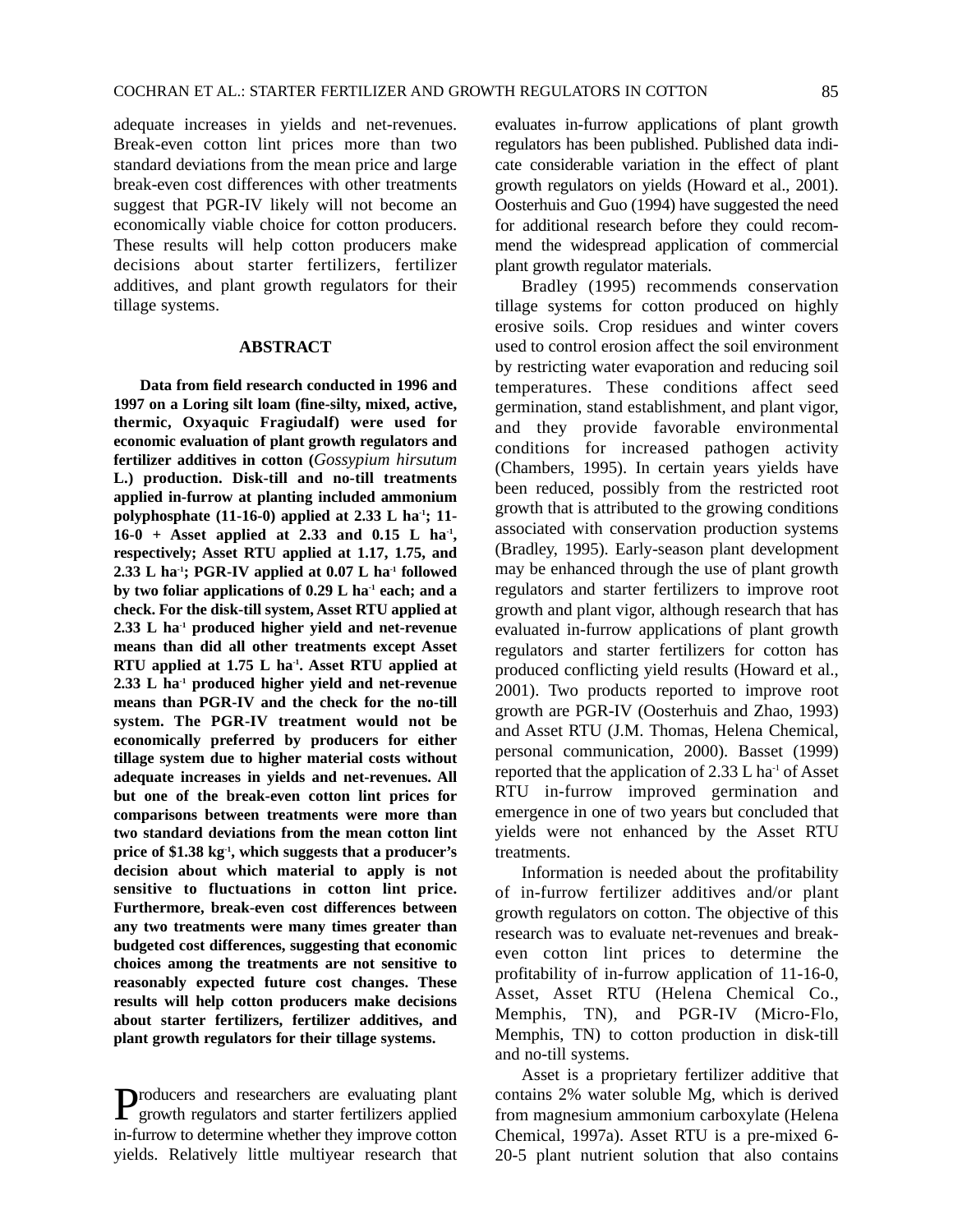0.02% B, 0.05% Cu, 0.1% chelated Fe, 0.05% chelated Mn, 0.0005% Mo, and 0.05% chelated Zn (Helena Chemical, 1997b). PGR-IV is a solution that contains 0.0028% indolebutyric acid and 0.003% gibberellic acid (Micro Flo, 1997).

## **MATERIALS AND METHODS**

Research was conducted in 1996 and 1997 on a Loring silt loam (fine-silty, mixed, active, thermic, Oxyaquic Fragiudalf) at the Milan Experiment Station, Tennessee. Individual plots were 9.1 m long by four 1.02-m rows. Mehlich-I extractable P and K were high at 70 and 230 kg ha<sup>-1</sup>, respectively (Extension Plant and Soil Science, 2000). The experimental design was a randomized complete block with five replications. The in-furrow treatments were (i) ammonium polyphosphate (11-16-0) applied at  $2.33$  L ha<sup>-1</sup>; (ii) 11-16-0 and Asset<sup>1</sup> co-applied at 2.33 L ha<sup>-1</sup> and 0.15 L ha<sup>-1</sup>, respectively; Asset RTU applied at (iii) 1.17, (iv) 1.75, and (v) 2.33 L ha<sup>-1</sup>; (vi) PGR-IV applied at  $0.07$  L ha<sup>-1</sup> at planting followed with a foliar application of  $0.29$  L ha<sup>-1</sup> at pinhead square and repeated in 7 d; and (vii) an untreated check (Howard et al., 2001). For treatments (i) and (ii), rates of 11-16-0 and Asset were selected to approximately simulate Asset RTU. All treatments were applied to disk-till and no-till cotton, and each tillage system was treated as a separate experiment. Fertilizer was applied to the tilled system immediately before planting, then the plot was disked twice to a depth of 10 cm. Fertilizer was also applied to no-till plots before planting. All plots were uniformly fertilized annually with 80, 20, and 56 kg ha<sup>-1</sup> of N, P, and K, respectively (Howard et al., 2001). Broadcast fertilizer material included ammonium nitrate, triple superphosphate, and potassium chloride.

Deltapine 50 and Deltapine 5409 were planted in 1996 and 1997, respectively. They were planted the last week of April, but in 1997 the plots were replanted 13 May and treatments were reapplied. Before planting, winter vegetation was killed with a tank mix of burn-down chemicals; weeds were controlled as needed (Howard et al., 2001). Additional recommended practices (insecticides, defoliants, etc.) were used for production each year (Shelby, 1996).

Partial budgeting was used to estimate netrevenue differences among the six treatments because it provided a method for calculating the expected change in net revenue through the consideration of only those revenue and cost items that changed from treatment to treatment (Boehlje and Eidman, 1984).

Expected gross revenue differences were calculated by multiplying the average Tennessee cotton lint price of  $$1.38$  Kg<sup>-1</sup> that farmers received 1995 through 1999 (Tennessee Department of Agriculture, 2000) by the differences in 2-yr yield means (1996 and 1997) between treatments. Material costs were calculated by multiplying the quantities of 11-16-0, Asset, Asset RTU, and PGR-IV by their respective prices. The price of 11-16-0 in autumn 2000 was  $$0.38$  L<sup>-1</sup>, according to the Tennessee Farmers Cooperative (J. Duke, personal communication, 2000). Helena Chemical Company (M. Powell, personal communication, 2000) provided concurrent prices for the fertilizer additives and PGR-IV: Asset was \$18.49 L-1; Asset RTU was \$24.95 L<sup>-1</sup>; and PGR-IV was \$50.72 L<sup>-1</sup>.

Most Tennessee farmers use an 8-row cotton planter that is equipped with a liquid stacked-fold sprayer (M.A. Newman, personal communication, 2000). Use of this planter allows other in-furrow materials to be applied at planting, so the treatments evaluated in this paper were applied infurrow with little or no additional machinery or labor costs compared to the check.

A self-propelled sprayer with an 18-m boom was assumed to have made foliar applications of PGR-IV in  $2.7$  min ha<sup>-1</sup>. The sprayer's purchase price was assumed to be \$105,000 - its useful life, 15 yr. Additional costs included the variable costs of fuel, oil, filters, and repairs, as well as the fixed costs of depreciation, interest, insurance, and storage. A wage rate of  $$6.75 \text{ h}$ <sup>1</sup> was assumed in calculating labor costs, and hours of labor were assumed to be 1.25 times machine hours or 3.4 min ha<sup>-1</sup>. This method of allocating machinery costs implicitly assumed the sprayer was fully employed on the farm, but not necessarily in cotton production (Gerloff, 2000; Roberts et al., 2000).

Sensitivity analysis was performed by calculating break-even cotton lint prices and break-even cost differences between treatments. Break-even prices were calculated that made gross revenue differences between treatments equal to

<sup>&</sup>lt;sup>1</sup> The use of trade names in this publication is for clarity and does not imply approval of the product to the exclusion of others that may be of similar suitable composition, nor does it guarantee or warrant the standard of the product.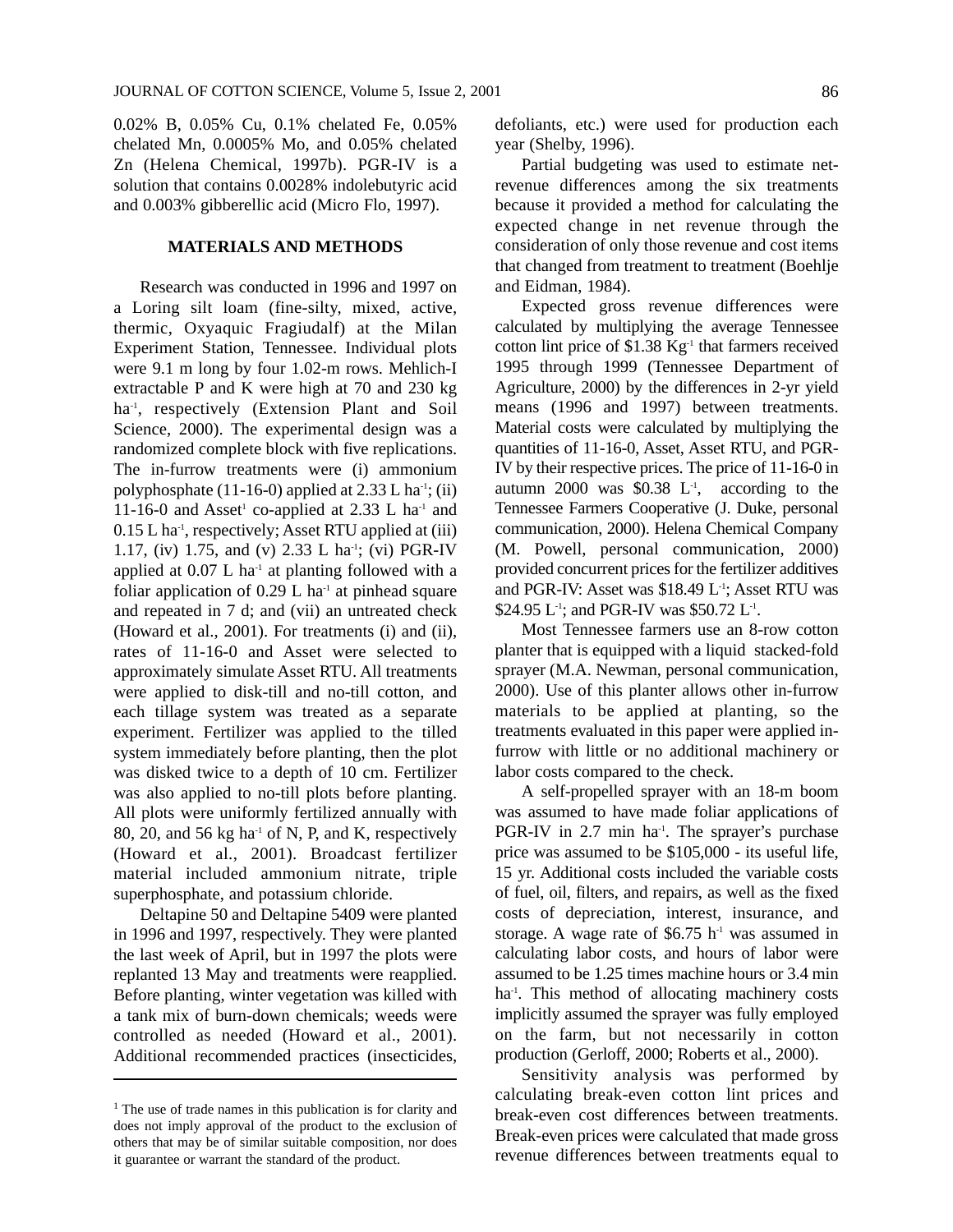cost differences (i.e., no difference in net-revenue between treatments). They were calculated by solving  $PY = C$  for P, where P was the break-even cotton lint price  $(\$\text{kg}^{-1})$ , Y was the experimental 2yr yield mean difference between two treatments  $(kg \text{ ha}^{-1})$ , and *C* was the budgeted cost difference between the two treatments (Roberts et al., 2000). Break-even cotton lint prices were compared with the standard deviation  $(\$0.25 \text{ kg}^{-1})$  in lint prices from 1995 through 1999. Break-even prices estimated to exceed two standard deviations  $(\$0.88$  to  $\$1.88$  kg<sup>-1</sup>) from the mean lint price were considered unlikely to occur in the near future. For a normal distribution, the probability that the price will be more than two standard deviations from its mean is 4.56% (Kmenta, 1986). From the above formula, break-even cost differences (*C*) equal net-revenue differences between treatments (*PY*).

The statistical analyses of lint yields and net revenues were conducted using the mixed-model procedure of the Statistical Analysis System (SAS Institute, 1997). The mixed-model procedure provides Type III F statistical values, but does not provide mean square values nor the error terms for normal mean separation. Consequently, mean separation was evaluated at a probability level of  $\alpha$  = 0.05 through a series of protected pair-wise contrasts among all treatments (Saxton, 1998).

### **RESULTS AND DISCUSSION**

Budgeted costs of material and foliar application and the total cost of material and application for each treatment are presented in Table 1. As a practical matter, the in-furrow treatments would likely be co-applied with other in-furrow materials at planting, so differences in in-furrow application costs among the treatments and the check would be zero. The least expensive treatment was 11-16-0, which had a material cost of only \$0.89 ha-1 more than the untreated check. The material cost of  $11-16-0 +$  Asset was budgeted at \$3.66 ha<sup>-1</sup>, or \$2.77 ha<sup>-1</sup> more than 11-16-0 alone. The budgeted cost of Asset RTU gradually increased as the amount applied increased. Asset RTU applied at  $1.17$  L ha<sup>-1</sup> was estimated to cost  $$7.71$  ha<sup>-1</sup>. Asset RTU applied at 1.75 L ha<sup>-1</sup> had a cost of \$11.53 ha-1, whereas the cost of Asset RTU applied at  $2.33$  L ha<sup>-1</sup> was estimated at \$15.35 ha<sup>-1</sup>. The material cost of one in-furrow and two foliar applications of PGR-IV was estimated to be  $$32.97$  ha<sup>-1</sup>. The application cost of two foliar applications was calculated to be  $$19.36$  ha<sup>-1</sup>, which was the sum of machinery variable (\$4.96 ha<sup>-1</sup>), fixed (\$13.14 ha<sup>-1</sup>), and labor (\$1.25 ha<sup>-1</sup>) costs. PGR-IV was clearly the most expensive treatment and cost  $$52.32$  ha<sup>-1</sup> more than the check.

**Table 1. Budgeted costs of materials, machinery, and labor used to develop treatment cost differences for various applications of fertilizer, rates of a fertilizer additive, and a plant-growth regulator.**

| <b>Cost item</b>                                                                         | Cost                 |
|------------------------------------------------------------------------------------------|----------------------|
|                                                                                          | $$$ ha <sup>-1</sup> |
| <b>Material costs</b>                                                                    |                      |
| 11-16-0 (\$0.38 L <sup>-1</sup> x 2.33 L ha <sup>-1</sup> )                              | 0.89                 |
| Asset (\$18.49 L <sup>-1</sup> x 0.15 L ha <sup>-1</sup> )                               | 2.77                 |
| Asset RTU 1.17 L <sup>4</sup> (\$6.59 L <sup>4</sup> x 1.17 L ha <sup>4</sup> )          | 7.71                 |
| Asset RTU 1.75 L <sup>4</sup> (\$6.59 L <sup>4</sup> x 1.75 L ha <sup>4</sup> )          | 11.53                |
| Asset RTU 2.33 L <sup>4</sup> (\$6.59 L <sup>4</sup> x 2.33 L ha <sup>4</sup> )          | 15.35                |
| PGR-IV [\$50.72 L <sup>-1</sup> x (0.07 + 0.29 + 0.29) L ha <sup>-1</sup> ]              | 32.97                |
| <b>Foliar application costs for PGR-IV</b>                                               |                      |
| Variable machinery (\$33.54 h <sup>-1</sup> x 0.074 h ha <sup>-1</sup> x 2 applications) | 4.96                 |
| Fixed machinery ( $$88.79 h4$ x 0.074 h ha <sup><math>4</math></sup> x 2 applications)   | 13.14                |
| Labor (\$6.75 h <sup>-1</sup> x 0.074 h ha <sup>-1</sup> x 1.25 x 2 applications)        | 1.25                 |
| <b>Total</b>                                                                             | 19.35                |
| Material plus application costs by treatment                                             |                      |
| $11 - 16 - 0$                                                                            | 0.89                 |
| $11 - 16 - 0 +$ Asset                                                                    | 3.66                 |
| <b>Asset RTU 1.17 L<sup>-1</sup></b>                                                     | 7.71                 |
| <b>Asset RTU 1.75 L<sup>-1</sup></b>                                                     | 11.53                |
| <b>Asset RTU 2.33 L<sup>-1</sup></b>                                                     | 15.35                |
| <b>PGR-IV</b>                                                                            | 52.32                |
|                                                                                          |                      |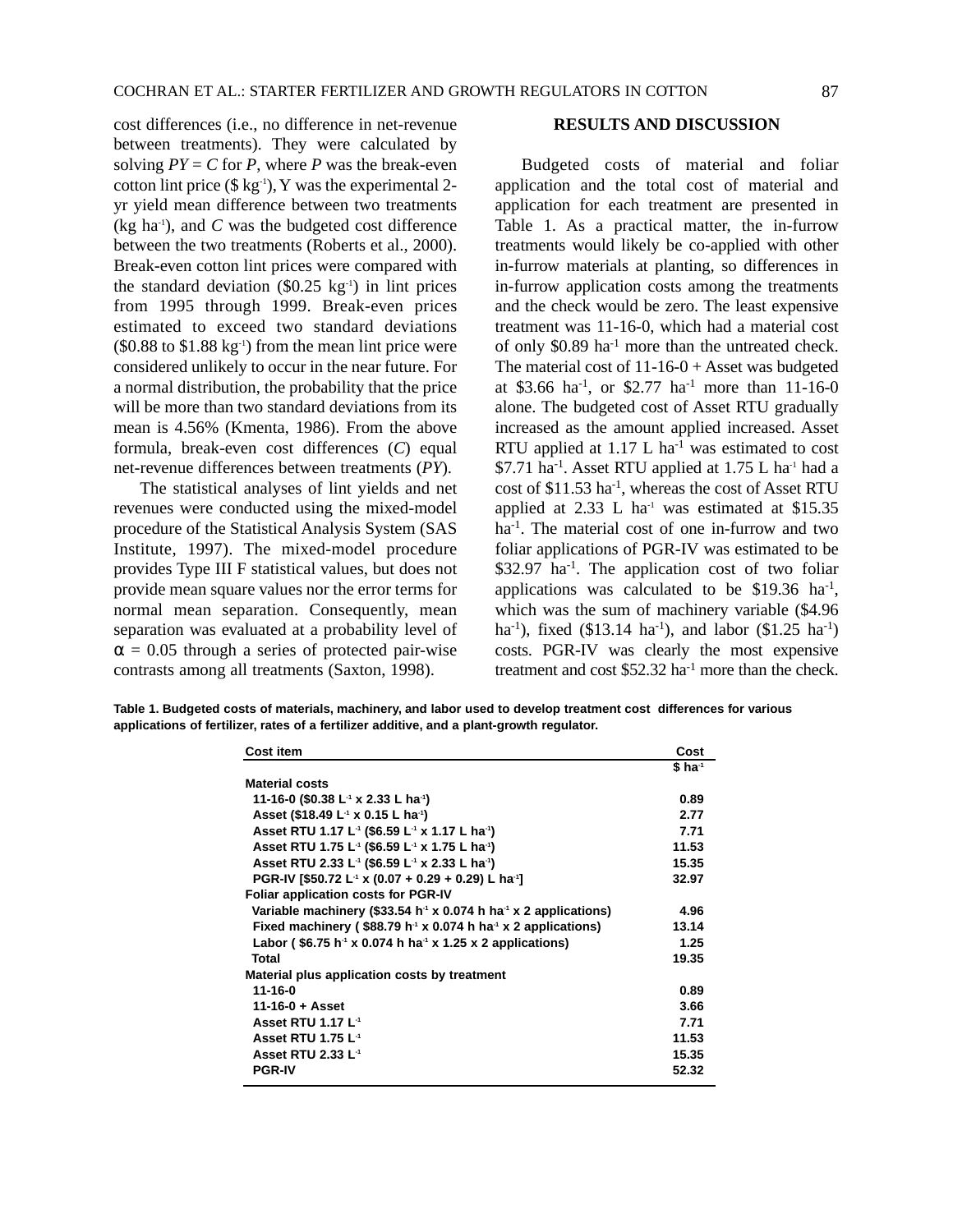Asset RTU applied at  $2.33$  L ha<sup>-1</sup> consistently produced the highest yield mean in each year for both disk-till and no-till (Table 2); however, the mean of this treatment was not significantly different from all other treatment means in either year or for the 2-yr mean. The rankings of yield means for the other treatments were not consistent across years for the disk-till or no-till systems.

In a comparison of 2-yr yield means for disktill, Asset RTU applied at  $2.33$  L ha<sup>-1</sup> significantly increased yields ( $\alpha$  = 0.05) relative to the 11-16-0  $(7\%)$ , 11-16-0 + Asset (10%), Asset RTU applied at 1.17 L ha1 (7%), PGR-IV (6%) treatments, and the check (8%). Asset RTU applied at  $1.75$  L ha<sup>-1</sup> increased yields by 7% relative to the  $11-16-0$  + Asset treatment. Other treatments were not significantly different from one another.

For no-till, Asset RTU applied at 2.33 L ha<sup>-1</sup> increased yields significantly ( $\alpha$  = 0.05) compared with  $11-16-0 +$  Asset (5%), Asset RTU applied at 1.17 L ha<sup>-1</sup> (5%), PGR-IV (12%), and the check (15%). Asset RTU applied at  $1.75$  L ha<sup>-1</sup> increased yields by 12% compared with both the check and the PGR-IV treatment. The 11-16-0 treatment increased yields by 10% and 9% relative to the check and the PGR-IV treatment. Additional notill treatments were not significantly different.

Annual and 2-yr net-revenue means are presented in Tables 3 and 4. Again, for disk-till (Table 3), Asset RTU applied at 2.33 L ha-1 consistently produced the highest net-revenue mean in each year and for the 2-yr yield mean, although its mean was not significantly different  $(\alpha = 0.05)$  from all other treatment means in either of the two years or for the 2-yr yield mean. For notill (Table 4), Asset RTU applied at  $2.33$  L ha<sup>-1</sup> produced the highest net-revenue mean in 1996 and for the 2-yr average. In 1997, Asset RTU applied at  $2.33$  and  $1.75$  L ha<sup>-1</sup> produced the

highest net-revenue means. The rankings of netrevenue means for the other treatments were not consistent across years. For example, the PGR-IV treatment had the lowest net-revenue mean for the disk-till system in 1996, while the  $11-16-0 +$  Asset treatment had the lowest net-revenue mean in 1997. For no-till, the PGR-IV treatment had the lowest net-revenue mean in 1996, and the check had the lowest net-revenue mean in 1997.

Tables 3 and 4 present estimated differences in net revenues (which are also break-even cost differences) and break-even cotton lint prices between pairs of treatments, based on 2-yr netrevenue means and cost differences calculated from Table 1. A positive (vs. negative) net-revenue difference indicates that the treatment in the column produced higher (vs. lower) net revenue than the treatment in the row for a cotton lint price of \$1.38 kg-1 and the costs reported in Table 1.

The 2-yr net-revenue means for disk-till (Table 3) followed the same pattern as the 2-yr yield means presented in Table 2. Compared with the check, Asset RTU applied at  $2.33$  L ha<sup>-1</sup> increased net-revenue by  $$132$  ha<sup>-1</sup> (7%). Also, Asset RTU applied at  $2.33$  L ha<sup>-1</sup> increased netrevenue by  $$117$  ha<sup>-1</sup> (6%) compared with 11-16-0,  $$165$  ha<sup>-1</sup> (9%) compared with  $11-16-0 +$  Asset,  $$130$  ha<sup>-1</sup> (7%) compared with Asset applied at 1.17 L ha<sup>-1</sup>, and \$147 ha<sup>-1</sup> (8%) compared with PGR-IV. Asset RTU applied at 1.75 L ha<sup>-1</sup> increased net-revenue  $$111$  ha<sup>-1</sup> (4%) compared with the  $11-16-0 +$  Asset treatment.

For the no-till system, 2-yr net-revenue means (Table 4) did not follow the same significance pattern as the 2-yr yield means (Table 2). Compared to the no-till check, Asset RTU applied at 2.33 and  $1.75$  L ha<sup>-1</sup> and  $11$ -16-0 increased netrevenue by \$222 ha<sup>-1</sup> (14%), \$176 ha<sup>-1</sup> (11%), and  $$148$  ha<sup>-1</sup> (10%), respectively. Additionally, Asset

|  |  |  |  | Table 2. Yield means for various applications of a starter fertilizer, fertilizer additives and PGR-IV for disk-till and no-till. |  |
|--|--|--|--|-----------------------------------------------------------------------------------------------------------------------------------|--|
|  |  |  |  |                                                                                                                                   |  |

|                 |              |               |               | <b>Treatment</b>       |                  |                  |                   |
|-----------------|--------------|---------------|---------------|------------------------|------------------|------------------|-------------------|
| Yield mean and  | <b>Check</b> | $11 - 16 - 0$ | $11 - 16 - 0$ | <b>Asset RTU</b>       | <b>Asset RTU</b> | <b>Asset RTU</b> | <b>PGR-IV</b>     |
| treatment       |              |               | + Asset       | 1.17L                  | 1.75 $L$         | 2.33L            |                   |
|                 |              |               |               | -kg ha <sup>.</sup> ≀- |                  |                  |                   |
| Disk-till       |              |               |               |                        |                  |                  |                   |
| 1996 yield mean | 1202 dt      | 1217 cd       | 1210 d        | 1255 bcd               | 1324 abc         | 1329 ab          | 1203 <sub>d</sub> |
| 1997 yield mean | 1440 ab      | 1448 ab       | 1389 bc       | 1400 bc                | 1448 ab          | 1526 a           | 1492 ab           |
| 2-yr yield mean | 1321 bc      | 1332 bc       | 1300c         | 1328 bc                | 1386 ab          | 1427 a           | 1348 bc           |
| No-till         |              |               |               |                        |                  |                  |                   |
| 1996 yield mean | 1231 bcd     | 1296 abc      | 1242 bcd      | 1290 abc               | 1323 ab          | 1393a            | 1192 cd           |
| 1997 yield mean | 1013f        | 1165b cde     | 1144 cdef     | 1095 def               | 1194 bcd         | 1195 abcde       | 1058 ef           |
| 2-yr yield mean | 1122 c       | 1230 ab       | 1193 bc       | 1193 bc                | 1258 ab          | 1294 a           | 1125c             |

**† Yield means followed by same letter in a row are not significantly different at** α **= 0.05.**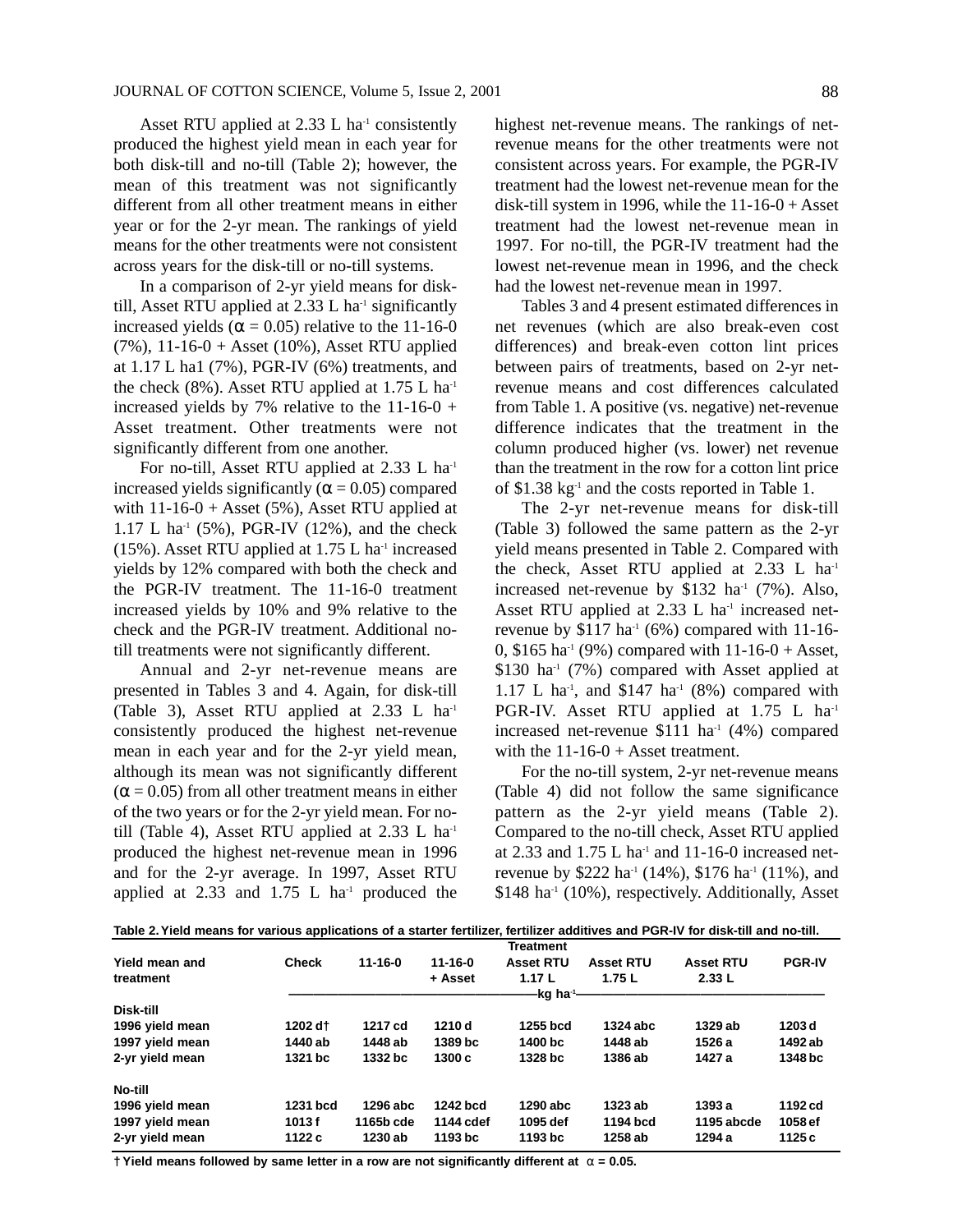|                                     |              |               |               | <b>Treatment</b>                             |                  |                  |               |
|-------------------------------------|--------------|---------------|---------------|----------------------------------------------|------------------|------------------|---------------|
| Yield mean and                      | <b>Check</b> | $11 - 16 - 0$ | $11 - 16 - 0$ | <b>Asset RTU</b>                             | <b>Asset RTU</b> | <b>Asset RTU</b> | <b>PGR-IV</b> |
| treatment (row)                     |              |               | + Asset       | 1.17L                                        | 1.75L            | 2.33L            |               |
|                                     |              |               |               | \$ ha <sup>-1</sup> or \$ kg <sup>-1</sup> - |                  |                  |               |
| Net-revenue                         |              |               |               |                                              |                  |                  |               |
| 1996 yield mean                     | 1699 bcd†    | 1788 abc      | 1710 bcd      | 1773 abc                                     | 1814 ab          | 1907 a           | 1592 cd       |
| 1997 yield mean                     | 1398 ab      | 1607 abc      | 1389 bcd      | 1504 cd                                      | 1636 abc         | 1634 abc         | 1407 d        |
| 2-yr yield mean                     | 1548 bc      | 1697 a        | 1300 ab       | 1639 ab                                      | 1725 a           | 1771 a           | 1500c         |
| <b>Check</b>                        |              |               |               |                                              |                  |                  |               |
| Net-revenue difference‡             |              | 14            | $-33$         | $\mathbf{2}$                                 | 78               | 132              | $-15$         |
| Break-even lint prices§             |              | 0.08          | $-0.17$       | 1.10                                         | 0.18             | 0.14             | 1.94          |
| $11 - 16 - 0$                       |              |               |               |                                              |                  |                  |               |
| Net-revenue difference‡             |              |               | $-48$         | $-13$                                        | 63               | 117              | -30           |
| Break-even lint prices§             |              |               | $-0.09$       | $-1.71$                                      | 0.20             | 0.15             | 3.22          |
| $11 - 16 - 0 + Asset$               |              |               |               |                                              |                  |                  |               |
| Net-revenue difference <sup>+</sup> |              |               |               | 35                                           | 111              | 165              | 18            |
| Break-even lint prices§             |              |               |               | 0.14                                         | 0.09             | 0.09             | 1.01          |
| Asset RTU 1.17 L <sup>-1</sup>      |              |               |               |                                              |                  |                  |               |
| Net-revenue difference‡             |              |               |               |                                              | 76               | 130              | 17            |
| Break-even lint prices§             |              |               |               |                                              | 0.07             | 0.08             | 2.23          |
| <b>Asset RTU 1.75 L<sup>4</sup></b> |              |               |               |                                              |                  |                  |               |
| Net-revenue difference‡             |              |               |               |                                              |                  | 54               | 93            |
| Break-even lint prices§             |              |               |               |                                              |                  | 0.09             | 1.07          |
| Asset RTU 2.33 L <sup>-1</sup>      |              |               |               |                                              |                  |                  |               |
| Net-revenue difference‡             |              |               |               |                                              |                  |                  | 147           |
| Break-even lint prices§             |              |               |               |                                              |                  |                  | 0.47          |

**Table 3. Net-revenue means, net-revenue differences, and break-even cotton lint prices for various applications of a starter fertilizer, fertilizer additives, and a plant growth regulator for disk-till.**

**† Net-revenue means followed by same letter in a row are not significantly different at** α **= 0.05.**

**‡ Two-yr net-revenue mean of treatment in column minus treatment in row. Net-revenue difference is also the break- even cost difference required for treatment in column to have equal net revenue with treatment in row.**

**§ Cotton lint price required for treatment in column to break even with treatment in row.**

|                                      |              |               |               | <b>Treatment</b>                             |                  |                  |                   |
|--------------------------------------|--------------|---------------|---------------|----------------------------------------------|------------------|------------------|-------------------|
| Yield mean and                       | <b>Check</b> | $11 - 16 - 0$ | $11 - 16 - 0$ | <b>Asset RTU</b>                             | <b>Asset RTU</b> | <b>Asset RTU</b> | <b>PGR-IV</b>     |
| treatment (row)                      |              |               | + Asset       | 1.17L                                        | 1.75L            | 2.33L            |                   |
|                                      |              |               |               | \$ ha <sup>-1</sup> or \$ kg <sup>-1</sup> - |                  |                  |                   |
| Net-revenue                          |              |               |               |                                              |                  |                  |                   |
| 1996 yield mean                      | 1699 bcd†    | 1788 abc      | 1710 bcd      | 1773 abc                                     | 1814 ab          | 1907 a           | 1592 cd           |
| 1997 yield mean                      | 1398 ab      | 1607 abc      | 1389 bcd      | 1504 cd                                      | 1636 abc         | 1634 abc         | 1407 d            |
| 2-yr yield mean                      | 1548 bc      | 1697 a        | 1300 ab       | 1639 ab                                      | 1725 a           | 1771 a           | 1500 <sub>c</sub> |
| <b>Check</b>                         |              |               |               |                                              |                  |                  |                   |
| Net-revenue difference‡              |              | 148           | 94            | 90                                           | 176              | 222              | $-48$             |
| Break-even lint prices§              |              | 0.01          | 0.05          | 0.11                                         | 0.08             | 0.09             | 17.44             |
| $11 - 16 - 0$                        |              |               |               |                                              |                  |                  |                   |
| Net-revenue difference‡              |              |               | $-55$         | $-58$                                        | 28               | 74               | $-197$            |
| Break-even lint prices§              |              |               | $-0.07$       | $-0.18$                                      | 0.38             | 0.23             | $-0.49$           |
| $11 - 16 - 0 + Asset$                |              |               |               |                                              |                  |                  |                   |
| Net-revenue difference‡              |              |               |               | $-3$                                         | 83               | 129              | $-142$            |
| Break-even lint prices§              |              |               |               | $\bf{0}$                                     | 0.12             | 0.12             | $-0.72$           |
| Asset RTU 1.17 L <sup>-1</sup>       |              |               |               |                                              |                  |                  |                   |
| Net-revenue difference <sup>+</sup>  |              |               |               |                                              | 86               | 132              | $-139$            |
| Break-even lint prices§              |              |               |               |                                              | 0.06             | 0.08             | $-0.66$           |
| <b>Asset RTU 1.75 L<sup>4</sup></b>  |              |               |               |                                              |                  |                  |                   |
| Net-revenue difference‡              |              |               |               |                                              |                  | 46               | $-225$            |
| Break-even lint prices§              |              |               |               |                                              |                  | 0.11             | $-0.31$           |
| <b>Asset RTU 2.33 L<sup>-1</sup></b> |              |               |               |                                              |                  |                  |                   |
| Net-revenue difference <sup>+</sup>  |              |               |               |                                              |                  |                  | $-271$            |
| Break-even lint prices§              |              |               |               |                                              |                  |                  | $-0.22$           |

**Table 4. Net-revenue means, net-revenue differences, and break-even cotton lint prices for various applications of a starter fertilizer, fertilizer additive, and a plant growth regulator for no-till.**

**† Net-revenue means followed by same letter in a row are not significantly different at** α **= 0.05.**

**‡ Two-yr net-revenue mean of treatment in column minus treatment in row. Net-revenue difference is also the break- even cost difference required for treatment in column to have equal net revenue with treatment in row.**

**§ Cotton lint price required for treatment in column to break even with treatment in row.**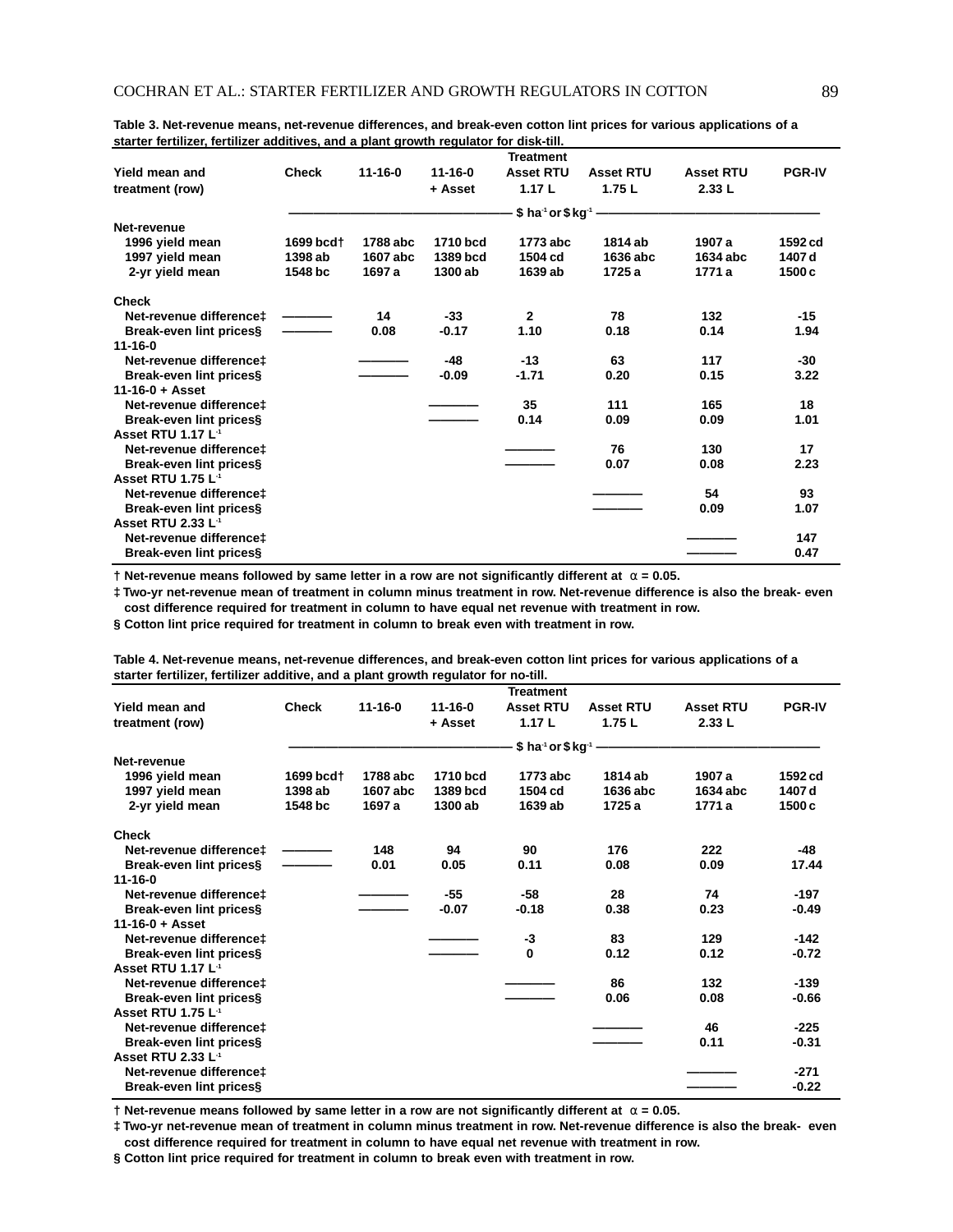RTU applied at 2.33 and  $1.75$  L ha<sup>-1</sup>, and  $11-16-0$ increased net-revenue when compared to the PGR-IV treatment by \$271 ha<sup>-1</sup> (18%), \$225 ha<sup>-1</sup>  $(15\%)$ , and \$197 ha<sup>-1</sup>  $(13\%)$ , respectively. The PGR-IV treatment provided significantly lower net-revenue than all treatments except the check.

Only one break-even lint price in Tables 3 and 4 (disk-till Asset RTU at 1.17 L ha<sup>-1</sup> compared with the check) was within two standard deviations (\$0.88 to  $$1.88 \text{ kg}^{-1}$ ) of the mean cotton lint price of \$1.38 kg<sup>-1</sup>. Furthermore, break-even cost differences between treatments, which are equal to the net revenue differences reported in Tables 3 and 4, are all unlikely to occur in the near future. (See Table 1 to compare break-even cost differences in Tables 3 and 4 with budgeted cost differences.) These break-even lint prices and cost differences suggest that a producer's economic choice among treatments is not sensitive to changes in lint prices and costs. For comparisons between treatments with significantly different mean yields, the break-even analysis supports the statistical analysis of net revenue means. Comparisons of net revenue means between treatments whose mean yields are not significantly different should be viewed with caution due to the influence of high yield variation on net revenues.

#### **CONCLUSIONS**

Results suggest that disk-till producers who farm a Loring silt loam (Oxyaquic Fragiudalf) may increase net revenues by in-furrow application of Asset RTU at  $2.33$  L ha<sup>-1</sup>, while other treatments may not produce significantly higher net revenues than the check. For no-till producers, Asset RTU applied at 1.75 and 2.33 L ha<sup>-1</sup> and 11-16-0 may increase net revenues compared with the check and the PGR-IV treatment. Of these three no-till treatments, Asset RTU applied at  $2.33$  L ha<sup>-1</sup> resulted in the largest increase in net revenue of \$223 ha<sup>-1</sup> compared with the untreated no-till check and  $$271$  ha<sup>-1</sup> when compared with the PGR-IV treatment. Results suggest that PGR-IV would not be an economically sound alternative for cotton producers using either tillage system due to its higher cost without an adequate corresponding increase in yield.

#### **ACKNOWLEDGMENT**

This research was funded by the University of Tennessee Agricultural Experiment Station.

#### **REFERENCES**

- Bassett, B.D. 1999. Boll retention as influenced by in-furrow, preplant Asset RTU (6-20-5) and foliar applications of Empower. p. 1277-1297. *In* Proc. Beltwide Cotton Conf., Orlando, FL. 3-7 Jan.1999. Natl. Cotton Counc. Am., Memphis, TN.
- Boehlje, M.D., and V.R. Eidman. 1984. Farm management. John Wiley & Sons, New York.
- Bradley, J.F. 1995. Success with no-till cotton. p. 31-38. *In* M.R. McClelland, T.D. Valco, and F.E. Frans (ed.) Conservation-tillage systems for cotton: A review of research and demonstration results from across the cotton belt. Arkansas Agric. Exp. Stn., Fayetteville, AR.
- Chambers, A.Y. 1995. Comparative effects of no-till and conventional tillage on severity of three major cotton diseases in Tennessee. p. 96-99. *In* M.R. McClelland, T.D. Valco, and F.E. Frans (ed.) Conservation-tillage systems for cotton: A review of research and demonstration results from across the cotton belt. Arkansas Agric. Exp. Stn., Fayetteville, AR.
- Extension Plant and Soil Science. 2000. Soil fertility and soil testing. *In* Plant and soil science handbook. Univ. of Tennessee Inst. Agric., Knoxville, TN.
- Gerloff, D.C. 2000. Field crop budgets for 2000. AE & RD 35. Univ. of Tennessee Inst. Agric., Knoxville, TN.
- Helena Chemical Co. 1997a. Asset proprietary fertilizer additive. p. 1178-1179. *In* Crop protection reference, 13th ed. Chemical and Pharmaceutical Press, New York, NY.
- Helena Chemical Co. 1997b. Asset RTU ready to use formulation. p. 1180. *In* Crop protection reference, 13th ed. Chemical and Pharmaceutical Press, New York, NY.
- Howard, D.D., C.O. Gwathmey, and G.M. Lessman. 2001. Fertilizer additive rate and plant regulator effects on cotton. J. Cotton Sci. 5(1):42-52. Online at http://www.jcotsci.org.
- Kmenta, J. 1986. Elements of econometrics. 2nd ed. Macmillan, New York, NY.
- Micro Flo Co. 1997. PGR-IV\*. p. 1180. *In* Crop protection reference. 13th ed. Chemical and Pharmaceutical Press, New York, NY.